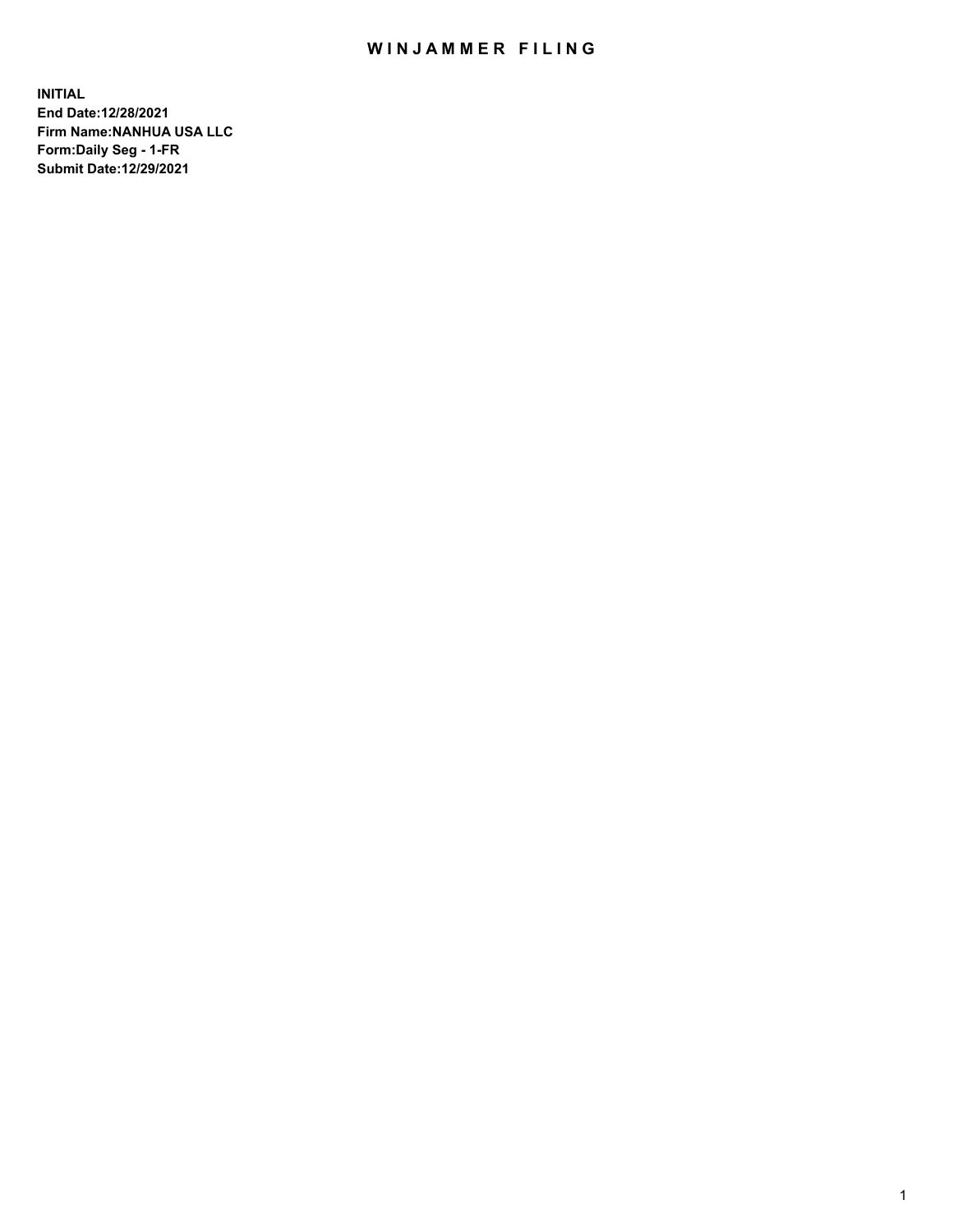## **INITIAL End Date:12/28/2021 Firm Name:NANHUA USA LLC Form:Daily Seg - 1-FR Submit Date:12/29/2021 Daily Segregation - Cover Page**

Name of Company **NANHUA USA LLC** [0010] Contact Name **Tracy Yuan** [0040] Contact Phone Number **+1 (312) 526-3930** [0060] Contact Email Address **tracy.yuan@nanhua-usa.com** [0065] FCM's Customer Segregated Funds Residual Interest Target (choose one): a. Minimum dollar amount: ; or **3,500,000** [8930] b. Minimum percentage of customer segregated funds required:% ; or **0** [8940] c. Dollar amount range between:and; or **0** [8950] **0** [8951] d. Percentage range of customer segregated funds required between:% and%. **0** [8960] **0** [8961] FCM's Customer Secured Amount Funds Residual Interest Target (choose one): a. Minimum dollar amount: ; or **100,000** [8970] b. Minimum percentage of customer secured funds required:% ; or **0** [8980] c. Dollar amount range between:and; or **0** [8990] **0** [8991] d. Percentage range of customer secured funds required between:% and%. **0** [9000] **0** [9001] FCM's Cleared Swaps Customer Collateral Residual Interest Target (choose one): a. Minimum dollar amount: ; or **0** [9010] b. Minimum percentage of cleared swaps customer collateral required:% ; or **0** [9020] c. Dollar amount range between:and; or **0** [9030] **0** [9031]

d. Percentage range of cleared swaps customer collateral required between:% and%. **0** [9040] **0** [9041]

Attach supporting documents CH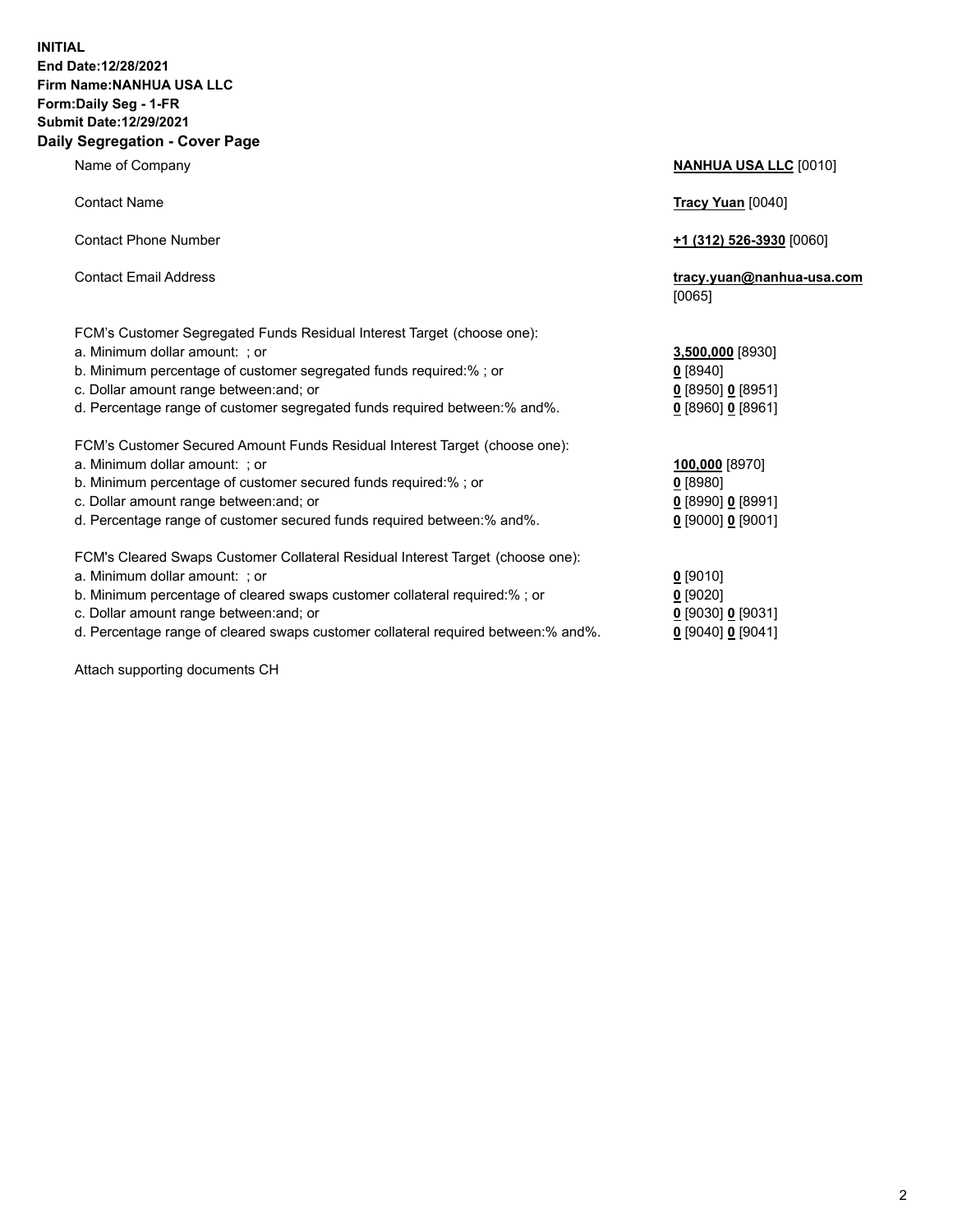**INITIAL End Date:12/28/2021 Firm Name:NANHUA USA LLC Form:Daily Seg - 1-FR Submit Date:12/29/2021**

## **Daily Segregation - Secured Amounts**

|     | Foreign Futures and Foreign Options Secured Amounts                                                        |                         |
|-----|------------------------------------------------------------------------------------------------------------|-------------------------|
|     | Amount required to be set aside pursuant to law, rule or regulation of a foreign                           | $0$ [5605]              |
|     | government or a rule of a self-regulatory organization authorized thereunder                               |                         |
| 1.  | Net ledger balance - Foreign Futures and Foreign Option Trading - All Customers                            |                         |
|     | A. Cash                                                                                                    | 349,436 [5615]          |
|     | B. Securities (at market)                                                                                  | $0$ [5617]              |
| 2.  | Net unrealized profit (loss) in open futures contracts traded on a foreign board of trade                  | 410 <sub>[5625]</sub>   |
| 3.  | Exchange traded options                                                                                    |                         |
|     | A. Market value of open option contracts purchased on a foreign board of trade                             | $0$ [5635]              |
|     | B. Market value of open contracts granted (sold) on a foreign board of trade                               | $0$ [5637]              |
| 4.  | Net equity (deficit) (add lines 1. 2. and 3.)                                                              | 349,846 [5645]          |
| 5.  | Account liquidating to a deficit and account with a debit balances - gross amount                          | $0$ [5651]              |
|     | Less: amount offset by customer owned securities                                                           | 0 [5652] 0 [5654]       |
| 6   | Amount required to be set aside as the secured amount - Net Liquidating Equity                             | 349,846 [5655]          |
|     | Method (add lines 4 and 5)                                                                                 |                         |
| 7.  | Greater of amount required to be set aside pursuant to foreign jurisdiction (above) or line                | 349,846 [5660]          |
|     | 6.<br>FUNDS DEPOSITED IN SEPARATE REGULATION 30.7 ACCOUNTS                                                 |                         |
| 1.  | Cash in Banks                                                                                              |                         |
|     | A. Banks located in the United States                                                                      | 644,509 [5700]          |
|     | B. Other banks qualified under Regulation 30.7                                                             | 0 [5720] 644,509 [5730] |
| 2.  | <b>Securities</b>                                                                                          |                         |
|     | A. In safekeeping with banks located in the United States                                                  | $0$ [5740]              |
|     | B. In safekeeping with other banks qualified under Regulation 30.7                                         | 0 [5760] 0 [5770]       |
| 3.  | Equities with registered futures commission merchants                                                      |                         |
|     | A. Cash                                                                                                    | $0$ [5780]              |
|     | <b>B.</b> Securities                                                                                       | $0$ [5790]              |
|     | C. Unrealized gain (loss) on open futures contracts                                                        | $0$ [5800]              |
|     | D. Value of long option contracts                                                                          |                         |
|     |                                                                                                            | $0$ [5810]              |
|     | E. Value of short option contracts                                                                         | 0 [5815] 0 [5820]       |
| 4.  | Amounts held by clearing organizations of foreign boards of trade                                          |                         |
|     | A. Cash                                                                                                    | $0$ [5840]              |
|     | <b>B.</b> Securities                                                                                       | $0$ [5850]              |
|     | C. Amount due to (from) clearing organization - daily variation                                            | $0$ [5860]              |
|     | D. Value of long option contracts                                                                          | $0$ [5870]              |
|     | E. Value of short option contracts                                                                         | 0 [5875] 0 [5880]       |
| 5.  | Amounts held by member of foreign boards of trade                                                          |                         |
|     | A. Cash                                                                                                    | 59,215 [5900]           |
|     | <b>B.</b> Securities                                                                                       | $0$ [5910]              |
|     | C. Unrealized gain (loss) on open futures contracts                                                        | 410 <sub>[5920]</sub>   |
|     | D. Value of long option contracts                                                                          | $0$ [5930]              |
|     | E. Value of short option contracts                                                                         | 0 [5935] 59,625 [5940]  |
| 6.  | Amounts with other depositories designated by a foreign board of trade                                     | $0$ [5960]              |
| 7.  | Segregated funds on hand                                                                                   | $0$ [5965]              |
| 8.  | Total funds in separate section 30.7 accounts                                                              | 704,134 [5970]          |
| 9.  | Excess (deficiency) Set Aside for Secured Amount (subtract line 7 Secured Statement<br>Page 1 from Line 8) | 354,288 [5680]          |
| 10. | Management Target Amount for Excess funds in separate section 30.7 accounts                                |                         |
| 11. | Excess (deficiency) funds in separate 30.7 accounts over (under) Management Target                         | 100,000 [5980]          |
|     |                                                                                                            | <b>254,288</b> [5985]   |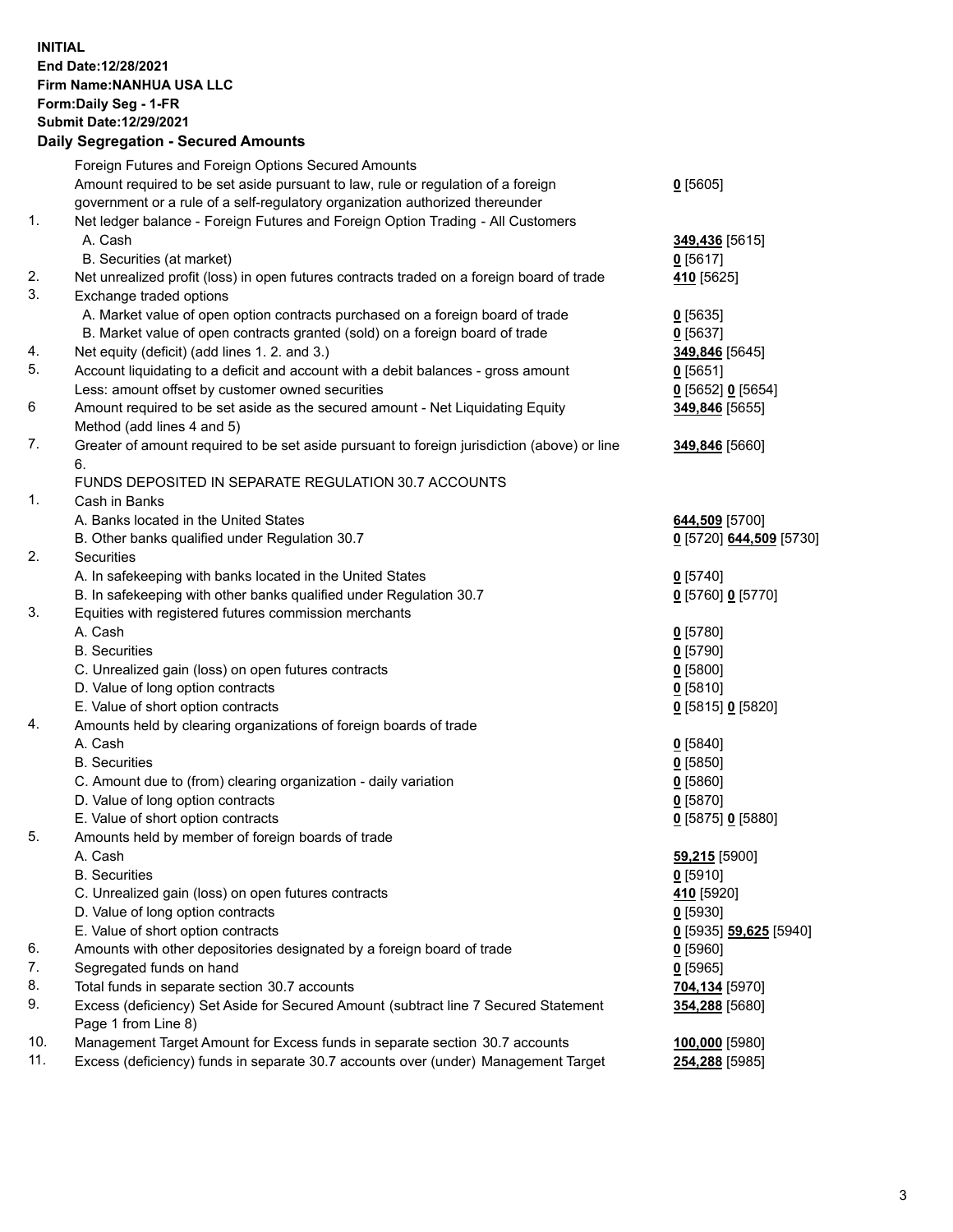**INITIAL End Date:12/28/2021 Firm Name:NANHUA USA LLC Form:Daily Seg - 1-FR Submit Date:12/29/2021 Daily Segregation - Segregation Statement** SEGREGATION REQUIREMENTS (Section 4d(2) of the CEAct) 1. Net ledger balance A. Cash **199,054,642** [5000] B. Securities (at market) **0** [5010] 2. Net unrealized profit (loss) in open futures contracts traded on a contract market **-51,274,020** [5020] 3. Exchange traded options A. Market value of open option contracts purchased on a contract market **431,134** [5030] B. Market value of open option contracts granted (sold) on a contract market **-2,239,404** [5040] 4. Net Equity (deficit) (add lines 1, 2, and 3) **145,972,352** [5050] 5. Accounts liquidating to a deficit and accounts with debit balances - gross amount **0** [5060] Less: amount offset by customer owned securities **0** [5070] **0** [5080] 6. Amount required to be segregated (add lines 4 and 5) **145,972,352** [5090] FUNDS IN SEGREGATED ACCOUNTS 7. Deposited in segregated funds bank accounts A. Cash **27,316,293** [5100] B. Securities representing investment of customers' funds (at market) **0** [5110] C. Securities held for particular customers or option customers in lieu of cash (at market) **0** [5120] 8. Margins on deposit with derivatives clearing organizations of contract markets A. Cash **130,291,006** [5130] B. Securities representing investment of customers' funds (at market) **0** [5140] C. Securities held for particular customers or option customers in lieu of cash (at market) **0** [5150] 9. Net settlement from (to) derivatives clearing organizations of contract markets **5,049,715** [5160] 10. Exchange traded options A. Value of open long option contracts **431,134** [5170] B. Value of open short option contracts **-2,239,404** [5180] 11. Net equities with other FCMs A. Net liquidating equity **0** [5190] B. Securities representing investment of customers' funds (at market) **0** [5200] C. Securities held for particular customers or option customers in lieu of cash (at market) **0** [5210] 12. Segregated funds on hand **0** [5215] 13. Total amount in segregation (add lines 7 through 12) **160,848,744** [5220] 14. Excess (deficiency) funds in segregation (subtract line 6 from line 13) **14,876,392** [5230] 15. Management Target Amount for Excess funds in segregation **3,500,000** [5240] 16. Excess (deficiency) funds in segregation over (under) Management Target Amount Excess **11,376,392** [5250]